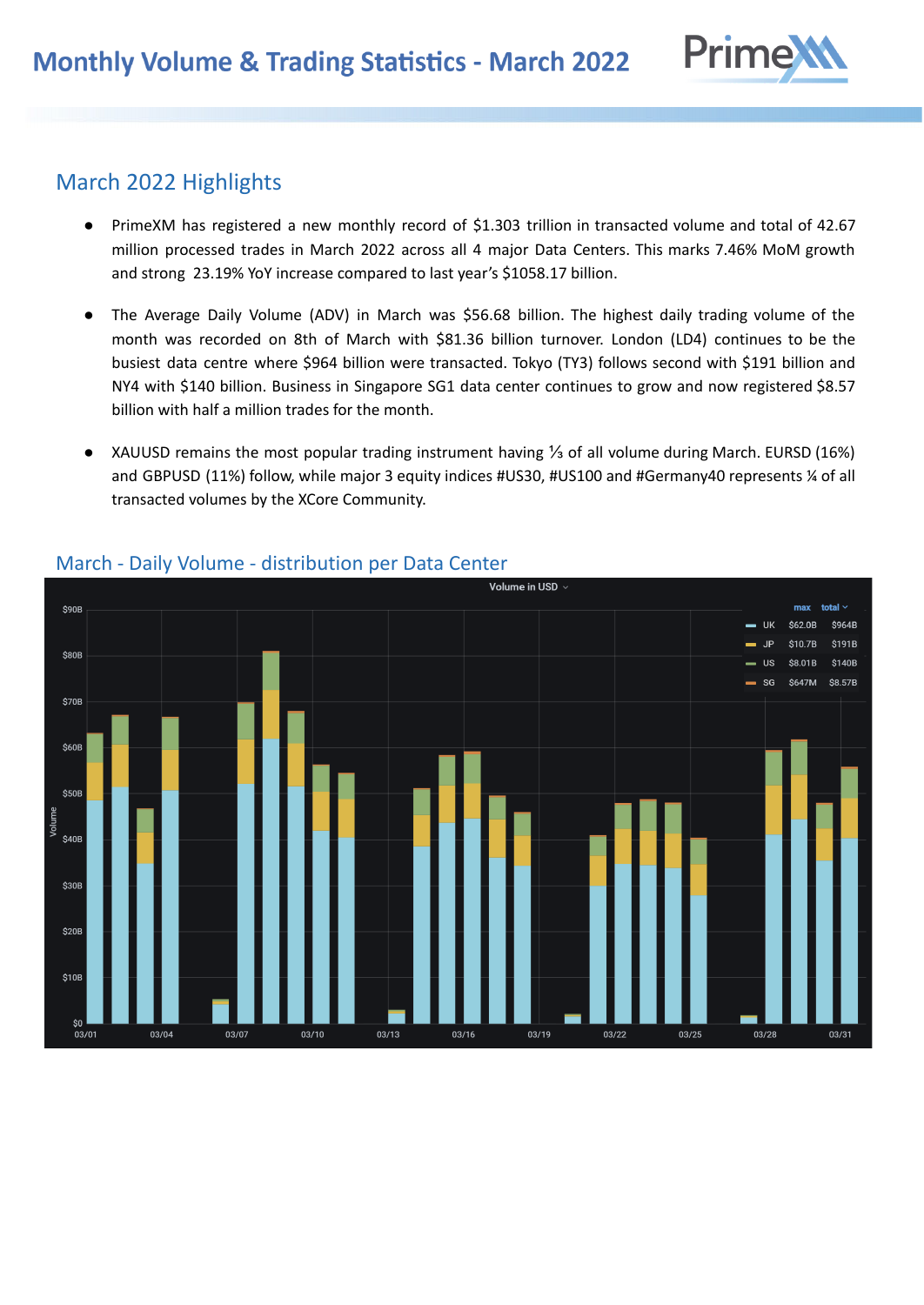



#### March - Daily Trades - distribution per Data Center

## Last 12 Months (LTM - Daily Volume)